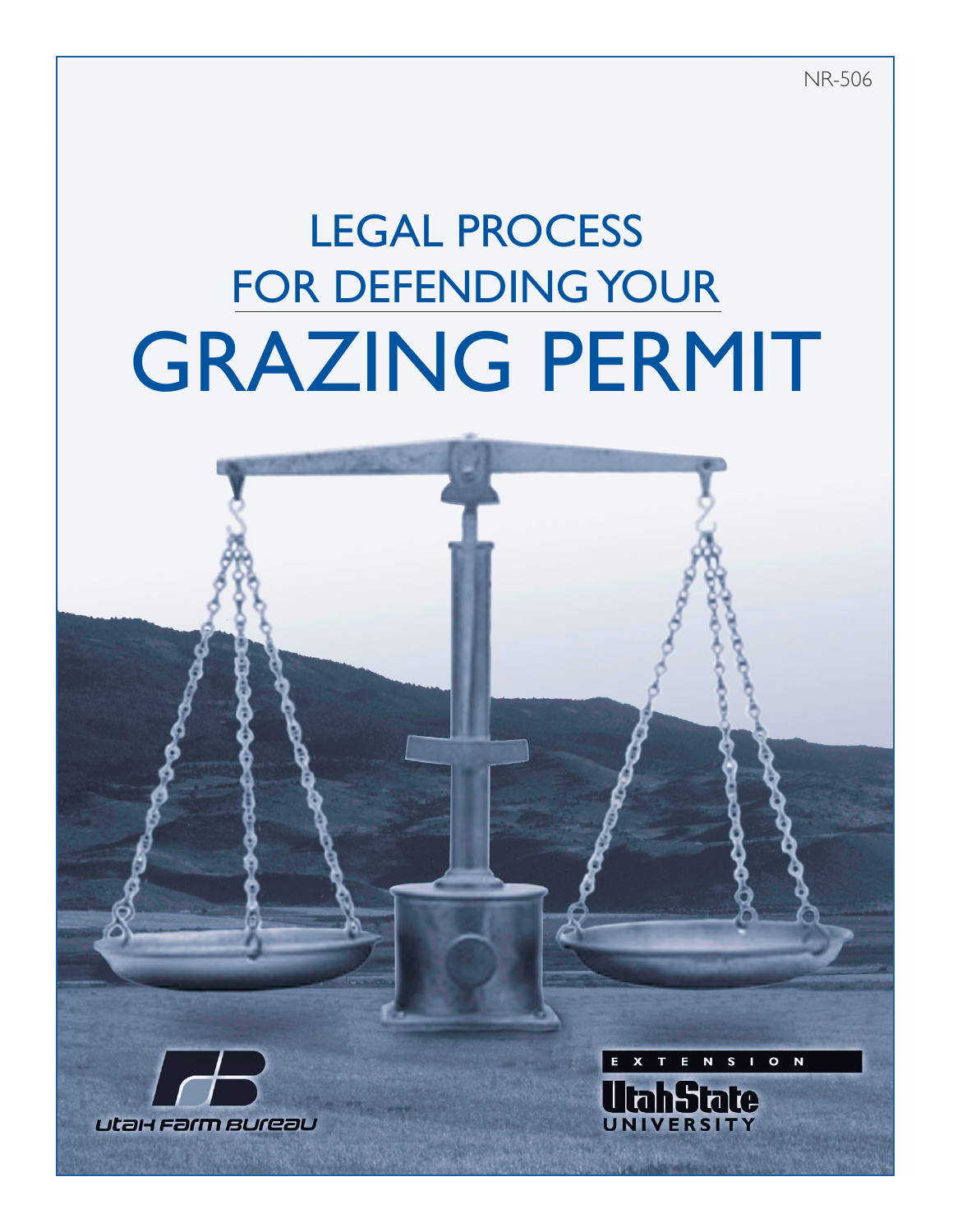# **The Appeal Process for the Bureau of Land Management and the Forest Service**

**By Roger E. Banner and M. Reed Balls**

The information contained in this fact sheet relative to the Bureau of Land Management appeals process is summarized from a presentation by Mr. Glen Davies, Attorney at Law, at the Utah Range & Livestock Conference, held on Monday, January 21, 2002, at the Ramada Inn in St. George, Utah. This conference was an educational program organized and sponsored by Utah State University Extension and the Utah Farm Bureau to inform participants about current issues that affect rangelands and livestock grazing in Utah. Mr. Davies' presentation was entitled "Grazing Appeals and the Legal Process." Information on the Forest Service appeals process was provided by Mr. Robert Hamner, Range Management Program Leader for the Intermountain Region of the Forest Service in Ogden, Utah.

## **U.S.D.I. Bureau of Land Management (BLM)**

1. Following any meeting with BLM officials, permittees should write them a letter and document their understanding of the meeting. This letter by law becomes part of the administrative file kept by the BLM. It is very important to "paper" the record with information that documents the rancher's point of view or may be helpful in the future.

2. A preliminary decision adverse to you must be protested within 15 days of the decision. Individuals or groups other than the permittee can also protest the decision. All they need to do is file a request with the BLM District Office to become an "Interested Public" party with the rights of protest and appeal.

3. You should periodically check BLM files to see whether anyone has filed as a public interest party on your allotment.

4. After the protest is reviewed or if no protest is filed, the deciding officer will issue his final decision. If this decision is adverse to you and you wish to appeal, the decision must be appealed within 30 days.

5. When you appeal, it is essential to list *every* issue in the decision that you want to address. If you don't, the issue is waived, and cannot be raised later.

6. If an appeal is made by a public interest party, you can fully participate in the appeal only if you file a motion to intervene.

7. The final decision from or by BLM cannot go into full force and effect for a 30-day appeal period. Then it becomes effective unless someone files a notice of stay.

8. Getting a stay is *not easy*. In fact, it is very difficult. Factors to be considered include:

- a. Relative harm to the parties,
- b. Likelihood of appellant's success,
- c. Likelihood of immediate and irreparable harm,
- d. Whether the public interest supports the stay.

9. One of the current bottlenecks in grazing appeals comes from not having enough Administrative Law Judges (ALJ) in the Office of Hearings and Appeals to hear all of the cases that are being appealed. The hearing by the ALJ is like a trial with witnesses, evidence (documents, reports, data, letters) presented, written statements, and other information. The ALJ then issues "Findings of Fact and Conclusions of Law."

10. The ALJ "Findings of Fact and Conclusions of Law" becomes the basis for any appeal to the Interior Board of Land Appeals (IBLA). At that point, the record is closed, and no additional evidence can be offered. Only the actual parties to the case can appeal to IBLA. If you did not file the original appeal and have not intervened, you cannot appeal.

11. If you are dissatisfied with the IBLA decision, the next step is to seek judicial review in federal district court.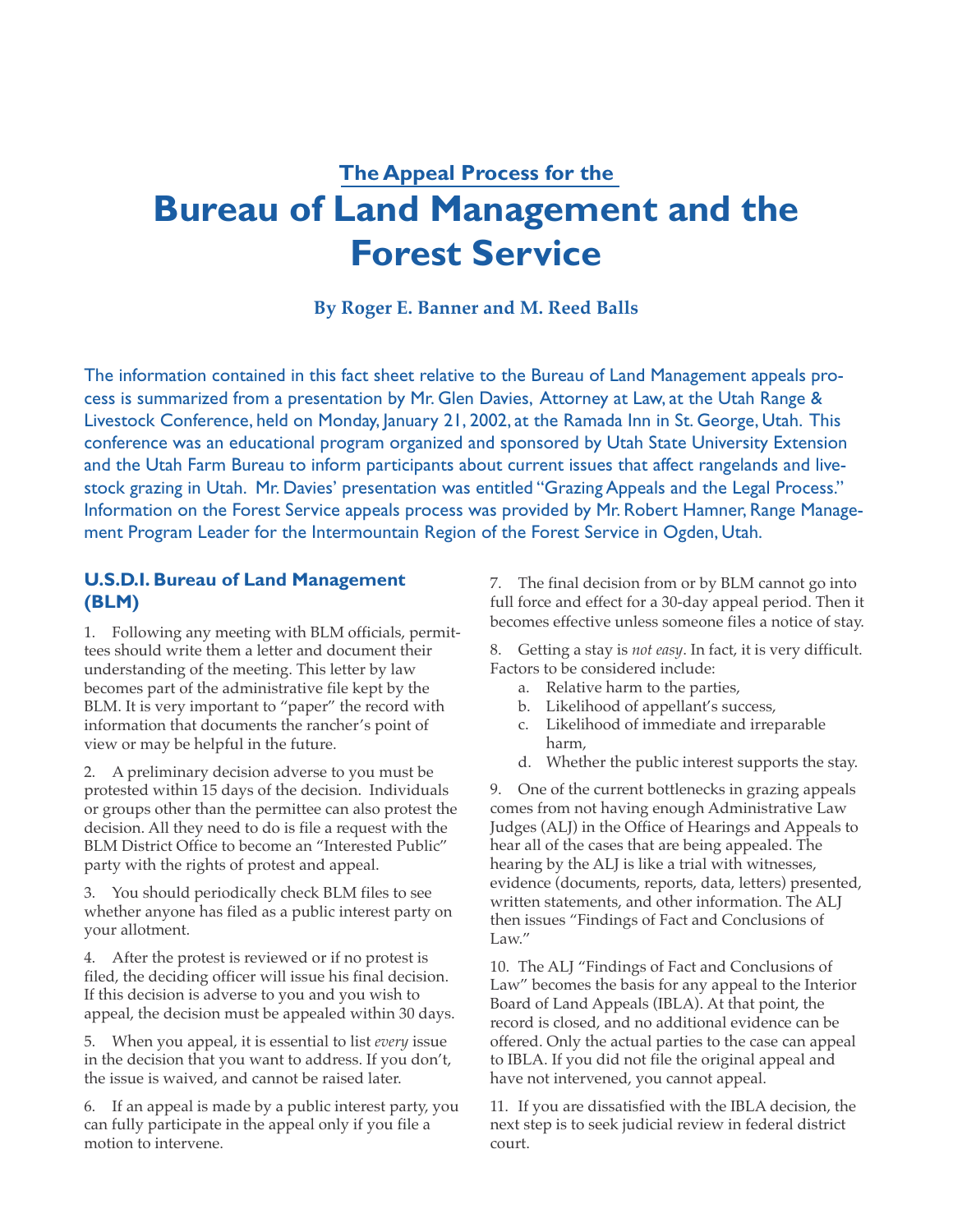12. If the decision was committed to agency discretion, the decision must be shown to be arbitrary or capricious before it can be overruled in court. It is very difficult to overturn such an agency decision.

13. Another basis for review in federal court is if the decision of the BLM did not follow applicable law. Here the court does not have to give any deference (recognition) to how the BLM decided it but can take a fresh look at the decision.

14. Many appeals brought by environmental groups claim that BLM has not followed applicable laws in making its decision. When they get to federal court, they have a much better chance of getting the decision overturned than if they were dealing solely on the arbitrary and capricious basis.

15. One of the favorite statutes for environmental groups to use has been NEPA. In general, NEPA requires that before the federal government implements any decision or action that could potentially impact the environment, they must look at and take into consideration the potential impacts of that decision on the environment. If their initial review reveals that there will be significant impact, then the government agency must prepare an environmental impact statement. Environmental groups have argued that these environmental assessments must be done on an allotment-by-allotment basis.

16. The BLM simply does not have the funds or resources to do the kind of environmental assessment on an allotment-by-allotment basis that environmental groups are demanding and, therefore, they have a ready-made appeal and federal court case in virtually every BLM grazing decision.

17. Ranchers need to enlist as many others as they can on their side. This could include county commissions, the School and Institutional Trust Lands Administration (SITLA), industry groups like the Cattlemen's Association, the Wool Growers, and Farm Bureau, as well as those environmental and conservation groups that are not anti-grazing.

## **U. S. Forest Service (FS)**

1. The Forest Service appeals process is relatively simple and straight-forward. However, appeals must be in writing. All Forest Service decisions notices indicate to whom appeals are to be made and time frame. Generally, appeals are made to the next level of Forest Service Officer above the one who has made the decision, but this depends on the kind of decision being appealed.

2. An appeal of a term grazing permit action under 36 CFR 251 of a decision by a District Ranger is made to the Forest Supervisor, who is the 1<sup>st</sup> level reviewing official. If this reviewing officer's decision is unsatisfactory to the appellant, the appellant may appeal to the 2nd level reviewing official, who is the Regional Forester. This is the final level of review by the Forest Service of decisions made by an authorized official and any additional actions would have to be taken in the Federal District Court. A 45 day mediation period is possible after a District Ranger's decision and this mediation process may be extended by 15 days in light of substantial progress toward resolving issues.

3. Appeals under 36 CFR 215 of project level NEPA decisions issued by a District Ranger are made to the Regional Forester as provided in 36 CFR 215.12. If following the Regional Forester's review and determination, the appellant still disagrees with the decision, the appellant may pursue filing in Federal District Court.

4. Appeals of programmatic decisions like forest plans are made to the Regional Forester and appeals of national programmatic decisions are made to the Chief of the Forest Service.

5. With the exception of the mediation process available for individual allotment or permit action decisions at the Ranger District level, there is no outside review process unless the issue is ultimately taken to Federal District Court.

6. Forest Service grazing permit holders should follow up any meeting or contact with Forest Service officials with a letter to the official documenting their understanding of the meeting. This letter will be included in their allotment file.

#### **For more information contact:**

**Mr. Glen E. Davies, Attorney at Law** Parsons, Davies, Kinghorn & Peters 165 South State Street, Suite 700 Salt Lake City, UT 84111

Telephone: (801) 363-4300 Facsimile (801) 363-4378 Email: attorneys@pdkplaw.com

#### **Mr. Robert W. Hamner, Range Management Program Leader**

U.S. Forest Service, Region IV Federal Building 324 25th Street Ogden, UT 84401

Telephone: (801) 625-5598 Facsimile: (801) 625-5127 EMail: bhamner@fs.fed.us